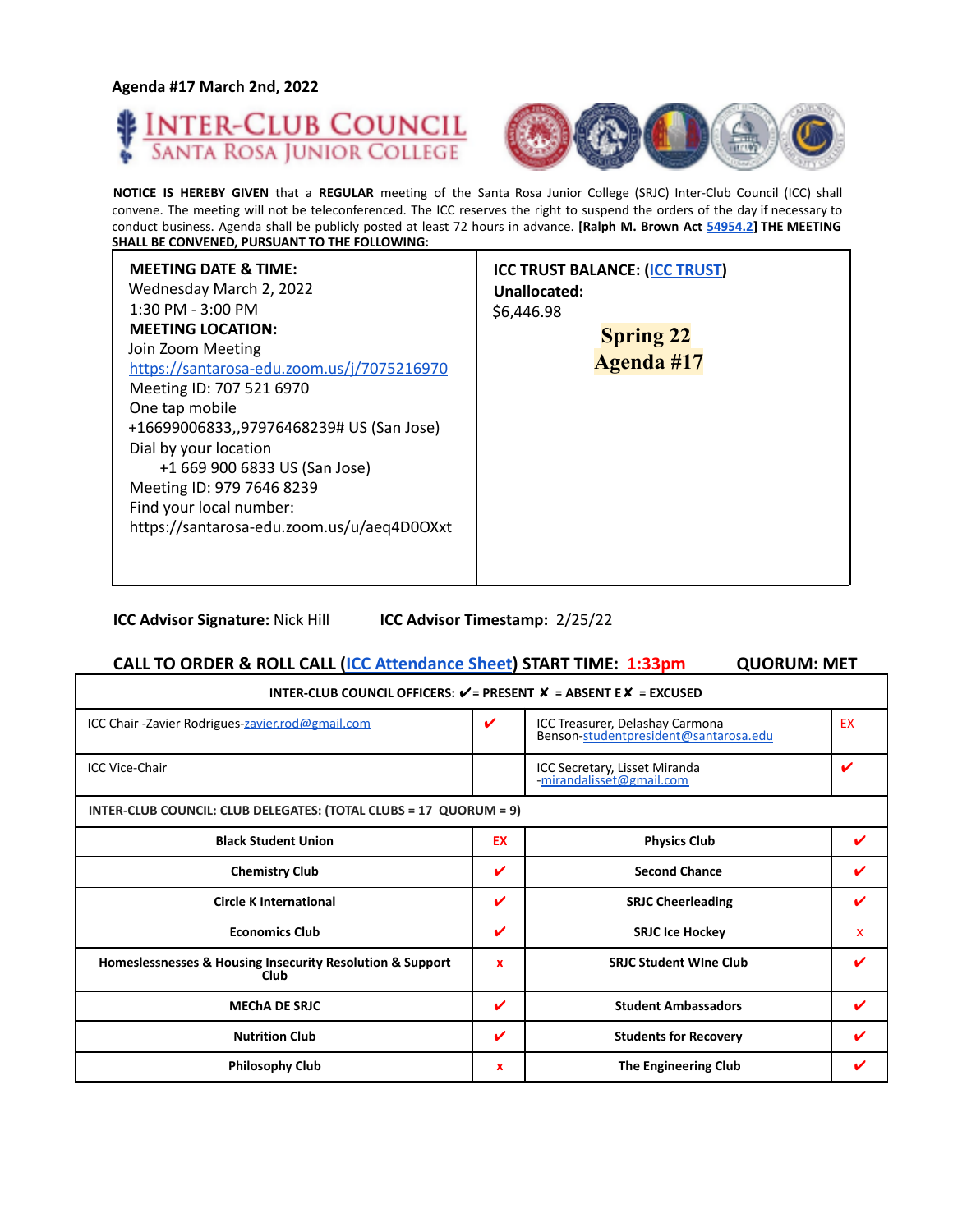|  | Women in Stem & Entrepreneurship (WISE) |  |
|--|-----------------------------------------|--|
|  |                                         |  |

| AD HOC CLUBS: NO DELEGATES: (TOTAL AD HOC CLUBS = DOES NOT AFFECT QUORUM) |                        |  |
|---------------------------------------------------------------------------|------------------------|--|
| <b>Student Nurses Association</b>                                         | <b>SRJC Water Polo</b> |  |
| Intervarsity                                                              | <b>Biology Club</b>    |  |
|                                                                           |                        |  |
|                                                                           |                        |  |

**1. APPROVAL OF:** *The Inter-Club Council (ICC) shall review the current Agenda and the documented record of the previous meeting (known as 'Minutes') - making corrections as needed. Any changes to the Agenda will be noted in this section.*

**1.1.** CURRENT MEETING AGENDA:

**MOTION: Student Ambassadors SECOND: Second Chance OUTCOME: Approved LEAD: Zavier Rodrigues**

**1.2.** PAST MEETING MINUTES: **[Meeting](https://docs.google.com/document/d/1ygEV59zSO88Cnd2mpQhM0RT9Ohs4kNMdtPzlDiB7sJk/edit?usp=sharing) #16 Minutes MOTION: Student Ambassadors SECOND: Second Chance OUTCOME: Approved LEAD: Zavier Rodrigues**

#### **2. PUBLIC COMMENTS (3 minutes per speaker, 15 minutes per topic)** Link to a timer *Members of the* Public may address the ICC. Those who wish to speak are asked to, but are not required to, provide the ICC *Secretary with their name and contact information to be noted in the minutes. Clarifying questions and comments may be entertained. The ICC may restrict Public Comment to only speakers who wish to comment on items on the Agenda.*

*[Ralph M. Brown Act (California Government Code §54950-54963, specifically §54954.3] Matti- Peer Coalition is having wellbeing Wednesday next Wednesday from 5pm-6pm*

## **3. CLUB ACTIVATION & ICC MEMBERSHIP (APPOINTMENTS / REMOVALS / CORRECTIONS)**

The ICC is tasked with the responsibility to determine which district organizations are and are not clubs. At this time, the ICC may choose to 1. Recognize and Activate new clubs to the College, adding to the ICC *Membership 2. Inactivate Clubs from the College, removing from the ICC Membership 3. Appoint or* Remove ICC Executive Officers 4. Make Corrections to Club Names 5. Merge Clubs, or 6. Change the Type of *Club.*

## **3.1.** APPROVAL OF THE ABOVE CLUB ACTIVATION & ICC MEMBERSHIP CHANGES: **MOTION: Nutrition SECOND: Student Ambassadors OUTCOME: Approved LEAD: Zavier Rodrigues**

| <b>Name of Club seeking Activation</b> | Name of Club Delegate (ICC Member) |
|----------------------------------------|------------------------------------|
|----------------------------------------|------------------------------------|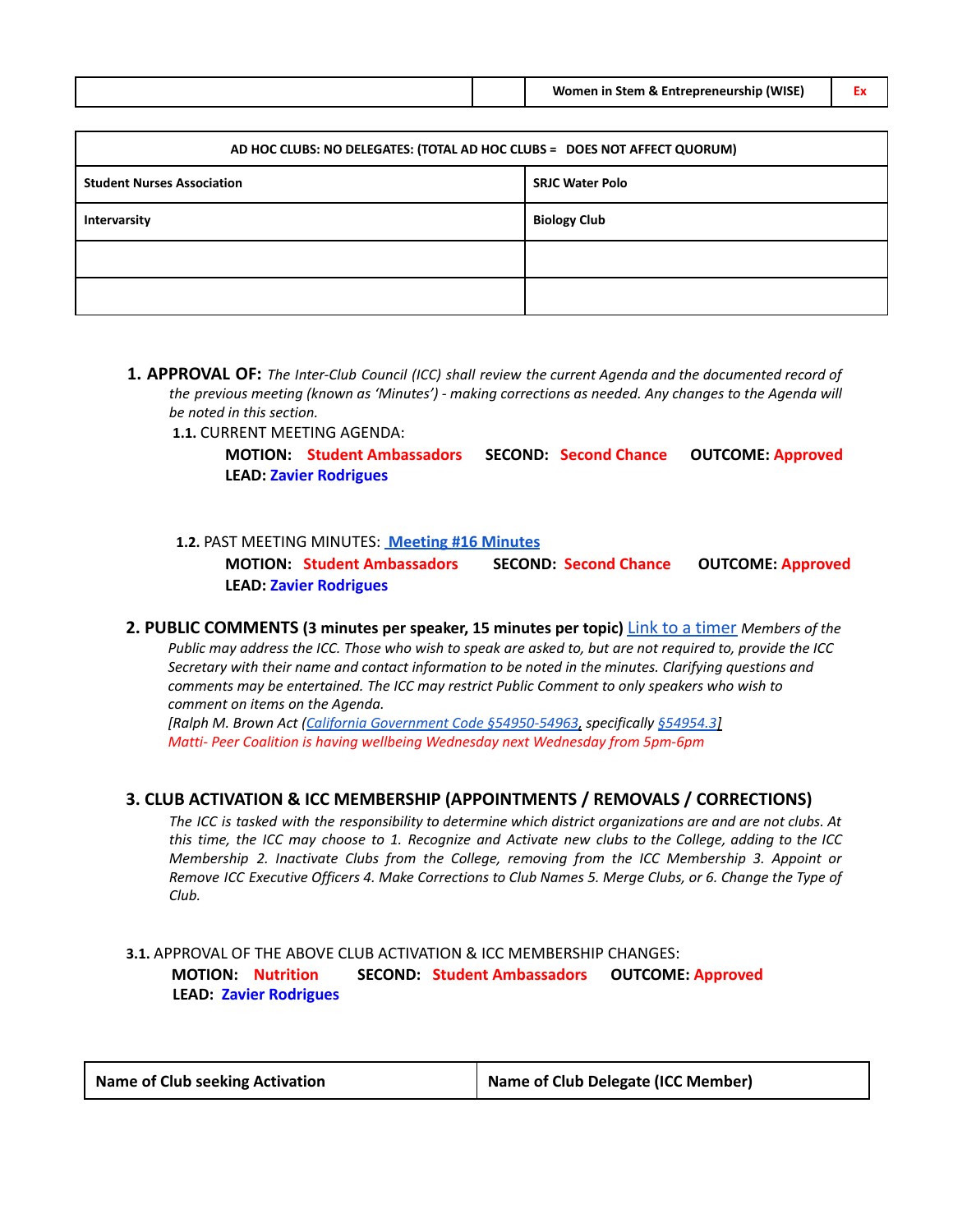| <b>SRJC Women's Wrestling</b>                  | Bella Devoto                                           |  |
|------------------------------------------------|--------------------------------------------------------|--|
| <b>Computer Science Club</b>                   | <b>Katherine Bradley</b>                               |  |
| <b>RAD</b>                                     | <b>Alejandra Espinosa</b>                              |  |
| <b>Change Club Type</b>                        |                                                        |  |
|                                                |                                                        |  |
| <b>Club Removals</b>                           |                                                        |  |
|                                                |                                                        |  |
| Name of Current Club seeking Renaming of Club: | The Club's New Name                                    |  |
| Women in Stem & Entrepreneurship (WISE)        | <b>Diversity in Stem &amp; Entrepreneurship (DISE)</b> |  |

# **4. New Business**

- **4.1. Motion to approve \$400 for the Nutrition Club [FORM](https://drive.google.com/file/d/1LplOPXu1w5YV08wUashAWZjJ8bvJOmpa/view?usp=sharing) Lead: Zavier Rodrigues/ Danica Spero MOTION: Circle K SECOND: MEChA OUTCOME: Approved**
- **4.2. Motion to approve \$100 for ICC EX to purchase Picnic Games- [FORM](https://studentlife.santarosa.edu/sites/studentlife.santarosa.edu/files/documents/ICC%20Grant%20Application-SpringFling-Games_0.pdf) Lead: Zavier Rodrigues MOTION: Student Ambassadors SECOND: Second Chance OUTCOME: Approved**

## **5. REPORTS and Announcements**

*A section for reporting out petenent informational discussion, usually used to help club members have more details before voting on new business items in the next meeting's agenda. Also used for PRESENTATIONS, EVENT EVALUATIONS, and QUESTIONS.*

## **5.1. CLUB REPORTS**

**Students for Recover will meet tomorrow from 12-1pm and will have a meditation session**

**Cheer- hosting open gym before tryouts near the athletics gym.**

**Second Chance- they'll have a table for women's history month and if anyone is interested in joining them table**

H&H Insecurity- will be having a meeting tonight at 6:30pm, if you would like to be added to their